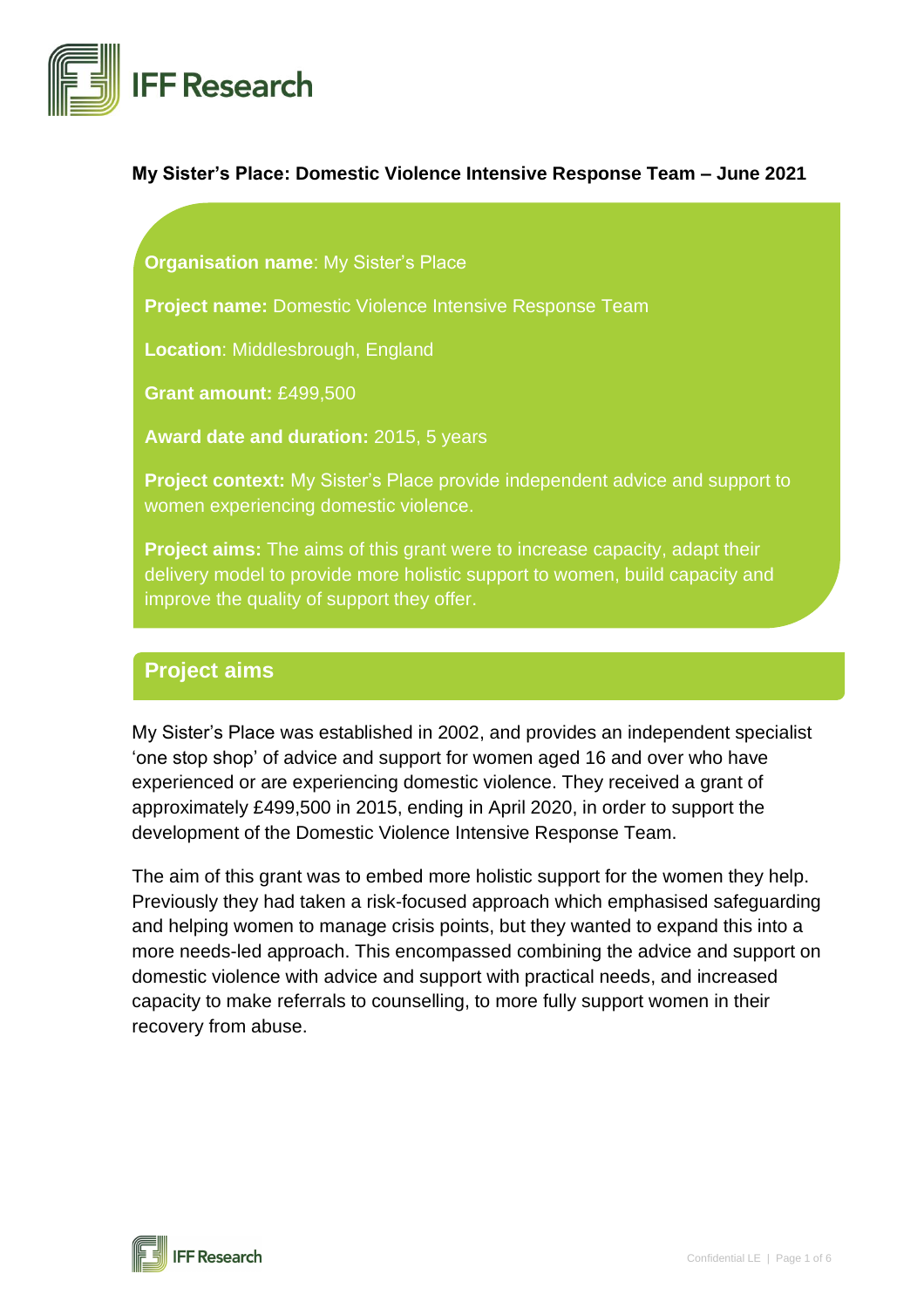## **About the grant**

The National Lottery Community Fund grant funded their Domestic Violence Intensive Support Team and underpinned a shift in the nature of the service to a more needs-led approach. They had always been risk-focused, with the emphasis on safeguarding and helping women to manage crisis points such as interactions with the criminal justice system. Alongside this critical work, they wanted to offer more practical support and improve access to counselling so that they were taking a more holistic approach to meeting women's needs. The grant helped them to achieve this through:

- **Employing staff:** The funding contributed towards employment of three practical support workers called Life Enhancement Skills Advisers (LESAs) who worked alongside their team of Independent Domestic Violence Advocates (IDVAs).
- **Funding counselling:** The grant allowed them to support more counselling places through their volunteer counselling service.
- **Developing their service model:** The grant allowed them to move from a service focusing on supporting women's immediate needs, to one which was more holistic and focused on a model of empowerment.

# **Project set up and delivery**

My Sister's Place had previously offered support through Independent Domestic Violence Advocates (IDVAs) whose focus was mainly on the safeguarding and criminal justice aspects of supporting victims of domestic violence. Introducing more practical support workers, working alongside the specialist domestic violence staff, meant they could take a more holistic approach to meeting women's needs. In particular, they could provide tailored, face-to-face, 1-2-1 advice on more immediate practical needs like housing, benefits, budgeting and finance. Anne, a support

workers whose role was funded through The National Lottery Community Fund grant, gave examples of the types of activities they would help women with: things like finding them a safe place to stay

""Basically everything to support them in their transition to independent living. **Anne\*, support worker**

through making a referral to housing support; going with them to appointments; helping them set up new gas and electricity services and access grants for furniture; making sure they had access to the benefits they were entitled to; and helping them to set up their own bank accounts.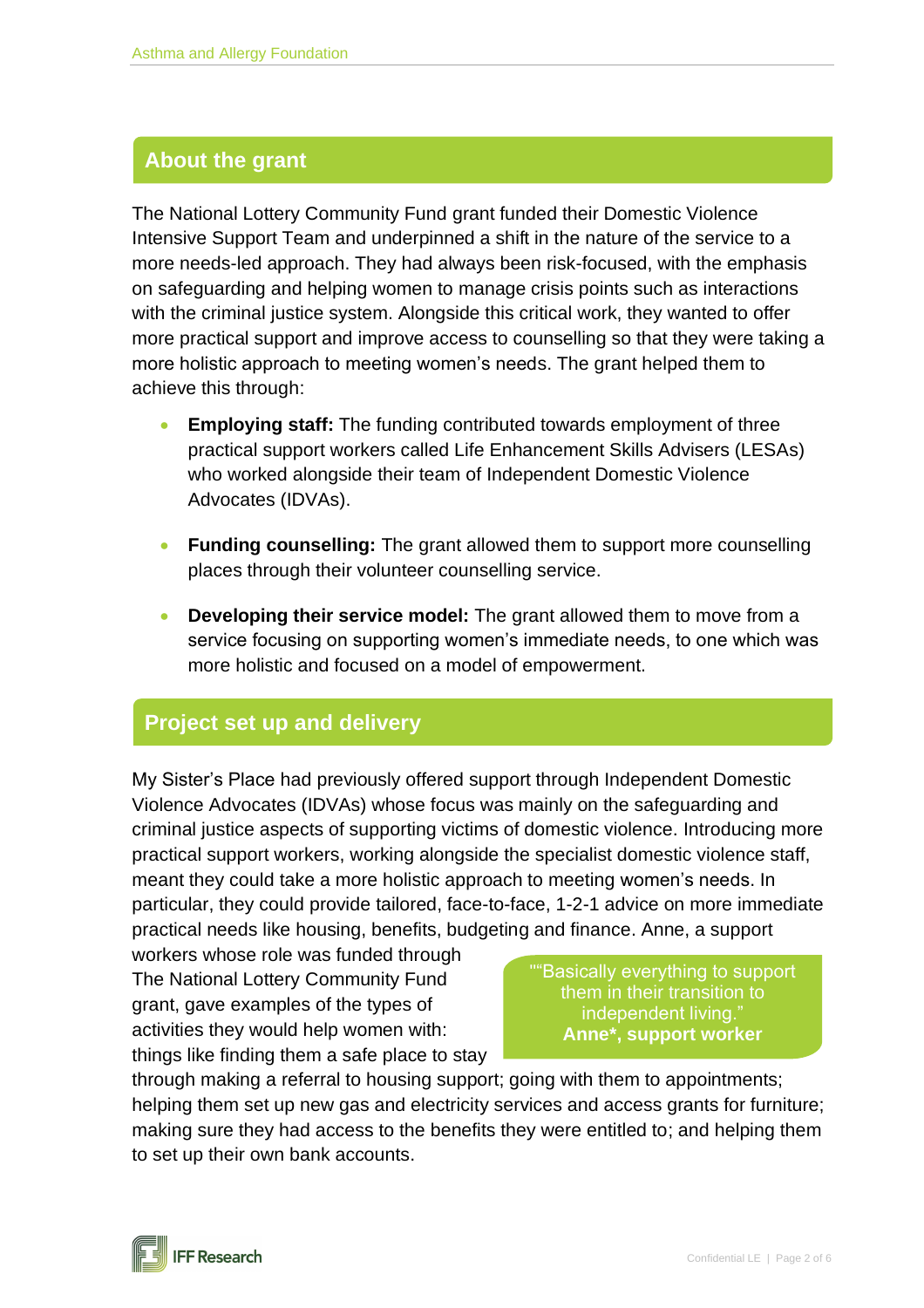They referred me to Citizen's Advice and counselling. They helped me to get a panic button and CCTV installed and a guard across my letterbox. They came to the court with me so that I could look around to see how it was set up, and they got screens put up so I felt more reassured about it." **woman supported by the service**

The frequency of meetings depended on the women's needs. Faye, another support worker, described how she might meet some women 2-3 times per week, others

"We were trying to prevent that revolving door cycle by helping them to get to a place where they don't come need to come back." **Faye\*, support worker**

once per week, reducing in frequency as they became more independent. The key aim of providing the practical support alongside the domestic violence

support was to help women to get to a place where they can be independent of the service.

They also set up the Stepping Stones peer support group which has six to eight women involved at any one time, and expanded their volunteer capacity through work placements in their charity shop and additional counselling places.

| <b>Key highlights</b>       |                                                                                                                                                                                                                                                         |
|-----------------------------|---------------------------------------------------------------------------------------------------------------------------------------------------------------------------------------------------------------------------------------------------------|
| <b>Numbers</b><br>supported | 8,000-9,000 women supported during the lifetime of the<br>grant                                                                                                                                                                                         |
| Key impacts                 | Increased capacity<br>Enhanced delivery model<br>Improved quality through more holistic support<br>Women better protected from harm, violence and abuse;<br>$\bullet$<br>improved mental health and well-being; improved self-<br>esteem and resilience |
| Website                     | https://www.mysistersplace.org.uk                                                                                                                                                                                                                       |

# **Project impact**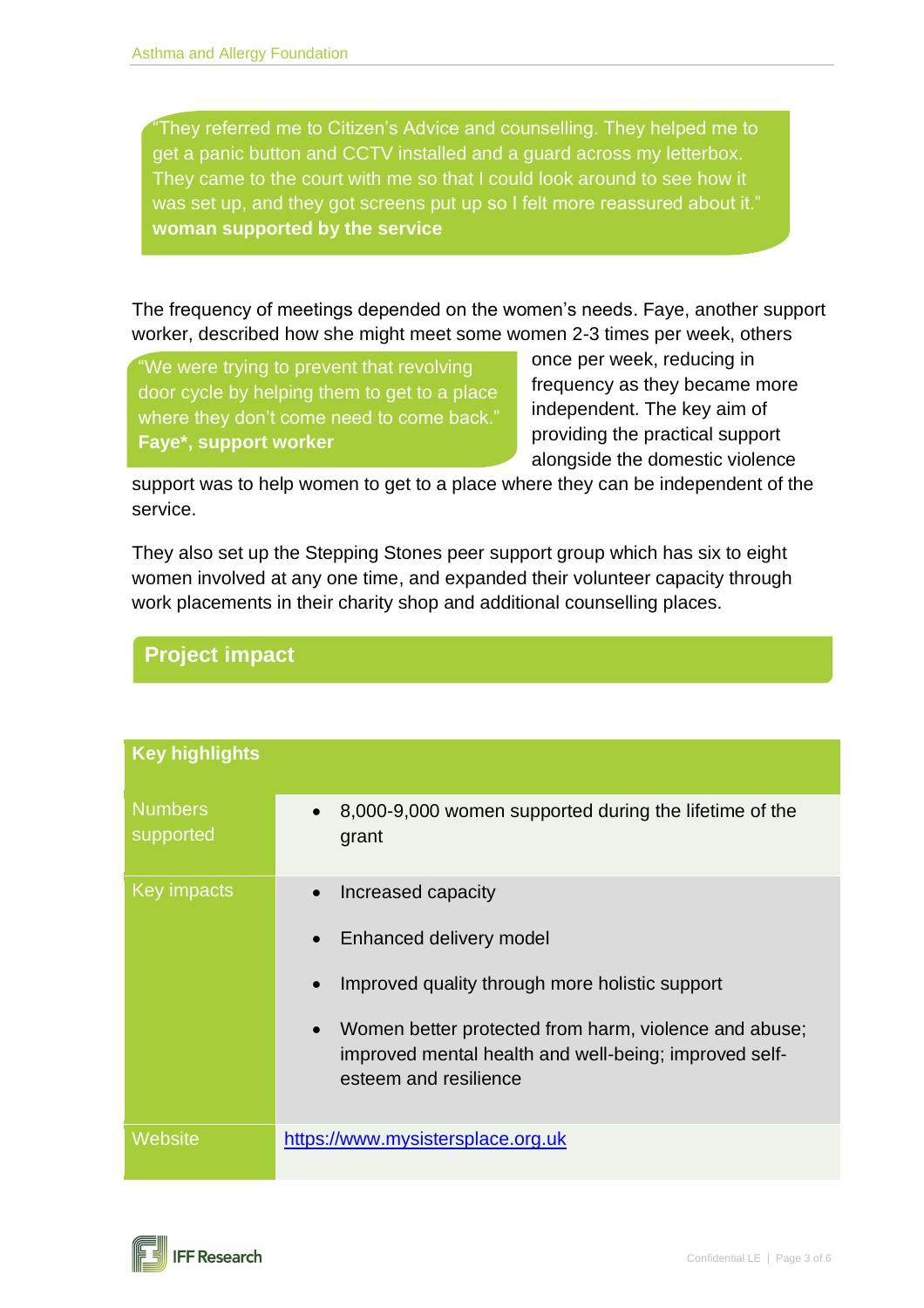Michelle, the Chief Officer, regarded The National Lottery Community Fund grant as being key to capacity-building within the organisation and helping them to develop how they work with women and partner

organisations.

As part of this, they refined their outcomes framework so they were better at measuring health and wellbeing outcomes. The grant

"It acted as a catalyst for development and growth within the organisation." **Michelle, Chief Officer**

acted as a foundation for them to develop other parts of the organisation such as their volunteer pathways, counselling placements, and partnerships with other organisations like Women's Aid. They have grown substantially since the grant, shifting from employing 15-20 Full Time Equivalent (FTE) staff to around 35 FTEs now.

Grant funding improved their capacity to support women and provide a more responsive service.

"I definitely had the feeling we could offer more due to the extra capacity. If someone needs to go to the council's homelessness service it makes such a difference to be able to say 'I can come with you, let's go now' – those things have a huge impact, that you can act 'in the moment'." **Faye\*, support worker**

#### **Women were better protected from harm, violence or abuse**

Independent Domestic Violence Advocates (IDVAs) are women's first point of contact with the service. They provide advice on domestic violence support and legal processes, and support women through the criminal justice system if their case is being taken to court. For example, they act as a 'go-between' between the court process and the woman if they are taking out a restraining order. They deal with high-risk safeguarding referrals until the point at which the risk is gone or reduced to a level that the woman can manage on her own. If there is a need for broader support like benefits advice or housing support to enable this, they work together with support workers who can offer this type of advice and help with tasks like arranging a removal van.

"That's huge, it has a massive impact. We can ask a woman to do certain things to reduce her risk, like contacting the police, but she needs to be in situation where she's ready to make that move. There could be a million and one reasons why she's not calling the police, and the support worker can iron those out, and help someone to manage that so it's no longer a reason for them to stay. I can then point them to a place to make that person safe." **Caroline\*, IDVA**

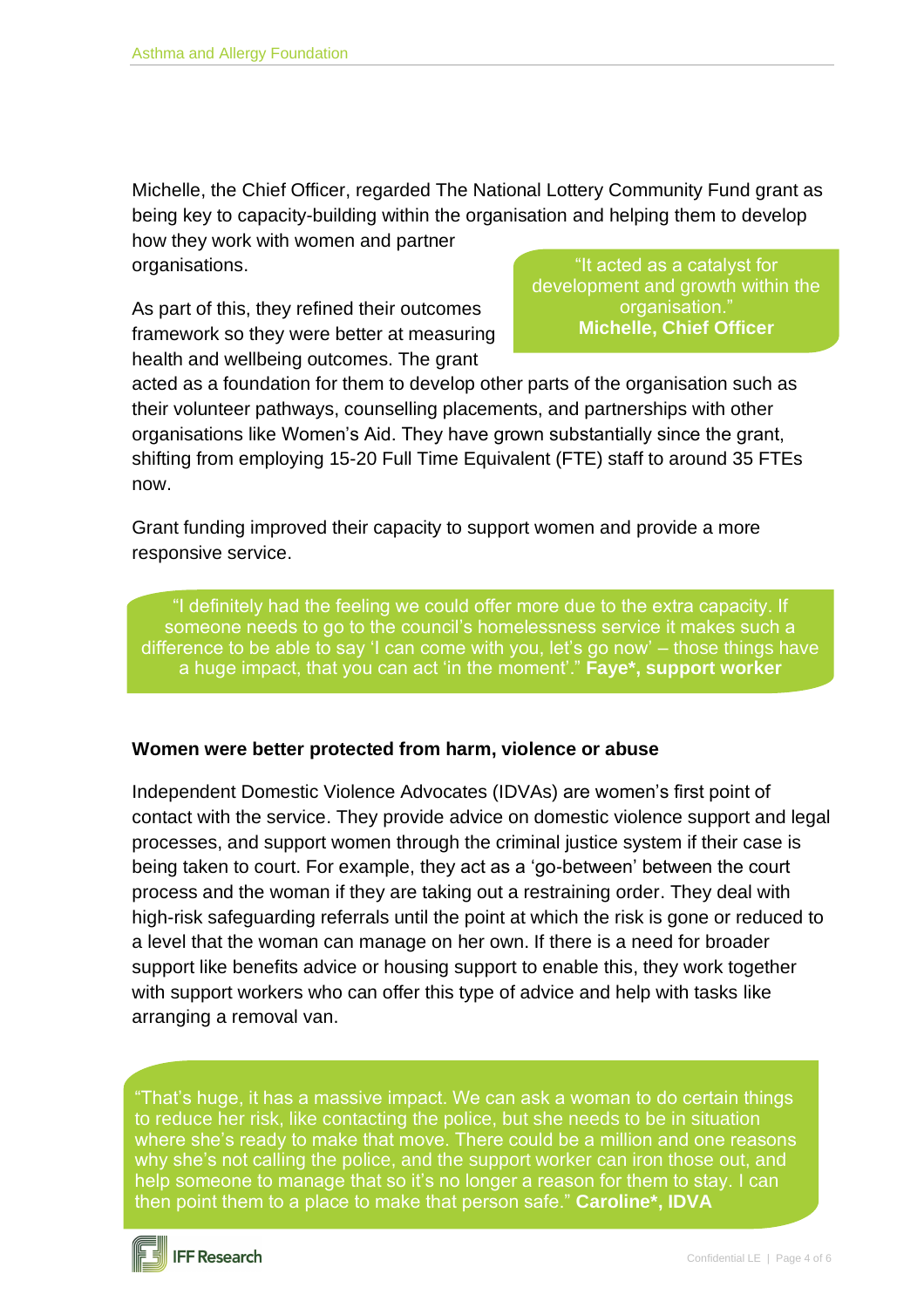Caroline\* gave an example of one lady who was a victim of domestic abuse by her partner, with whom she shared a joint tenancy agreement. She is disabled and her flat has certain adaptations which make it difficult for her to move. Through My Sister's Place, she got support to navigate the criminal justice system and bring her case to court, as well as to help her negotiate a transfer of the tenancy into her own name, rather than terminate it as usually happens in these circumstances. This has meant she can stay in her home.

This practical help was instrumental in supporting women towards a safer and more independent life:

"The main difference is ultimately it has enabled women to stay away from their partners. Sometimes it feels to them like there are too many hurdles in the way and if someone is there helping them overcome those, they are less likely to return to the abusive relationship – they can see they can live independently and there's a light at the end of the tunnel. I mean, it's life-changing for these women to feel safe in their own home." **Anne\*, support worker**

#### **Financial and material well-being improved**

Some of the women who use the service are victims of economic abuse where their partners have taken control over their access to money or run up large debts. Women receive financial and benefits advice through the project, including help to open a new bank account if needed or to transfer Child Benefit or Universal Credit payments into their name.

#### **Mental health and well-being was better**

The grant funded more counselling placements so that women could be signposted to make appointments with the

service if needed.

Staff at My Sister's Place described how women were encouraged to make their own counselling appointments, as they were then

"Without funding from the Community Fund we wouldn't have been able to support and recruit as many counselling placements as we have done." **Michelle, Chief Officer**

more motivated to attend – the missed appointment rate was higher when staff were making the appointments. Through their improved outcomes framework they have found that 70% of women report improved mental health and wellbeing as a result of the support they have received.